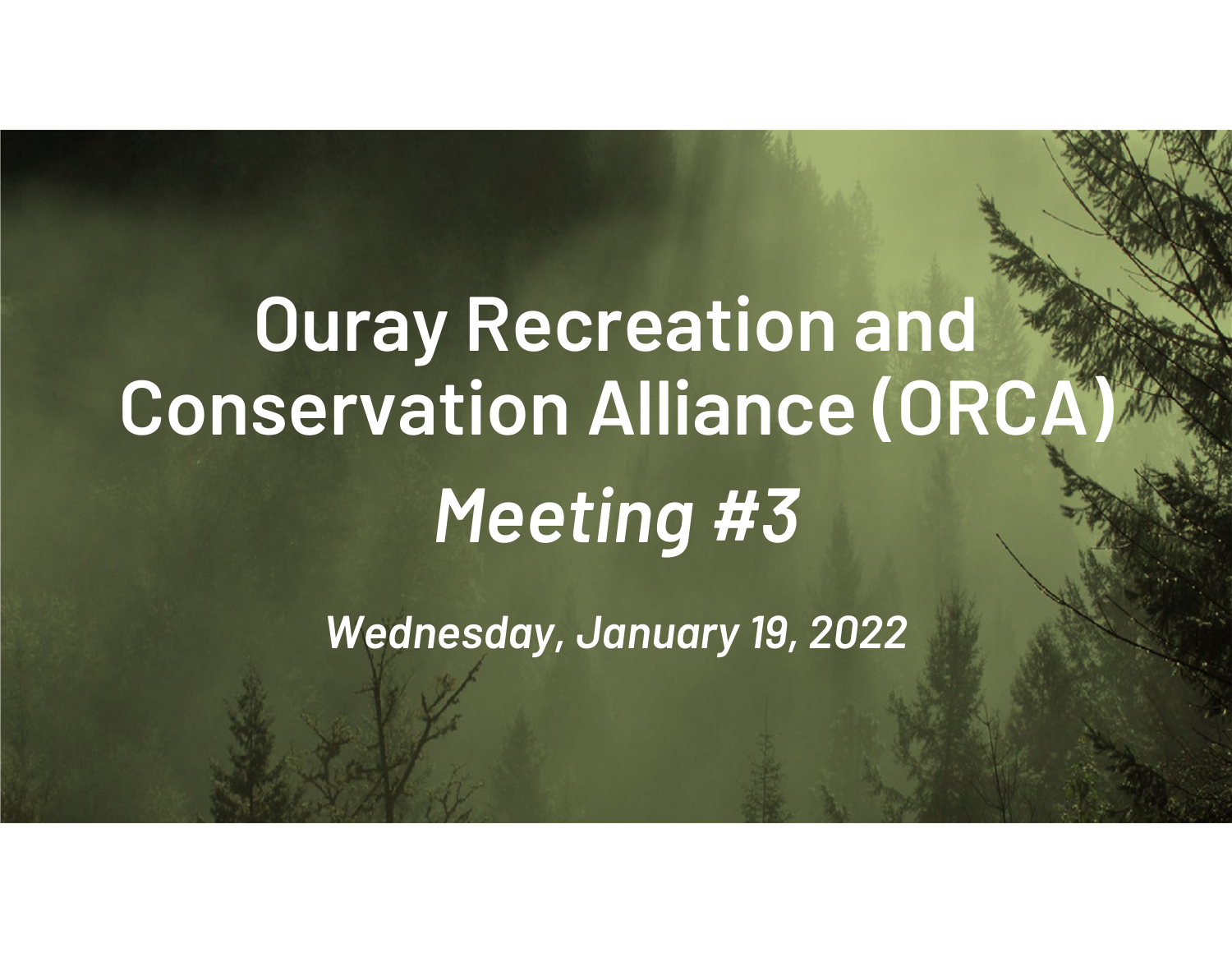# **Welcome**

- •This meeting is being recorded.
- • Participants can control audio and visual/camera
	- •Please stay on mute when not talking.
- • During presentations, feel free to ask questions in the chat box or turn on your mic during the Q&A portion.
- • Have a technical question? Please message the hosts!
	- •Maddie Rehn
	- •Joe Lavorini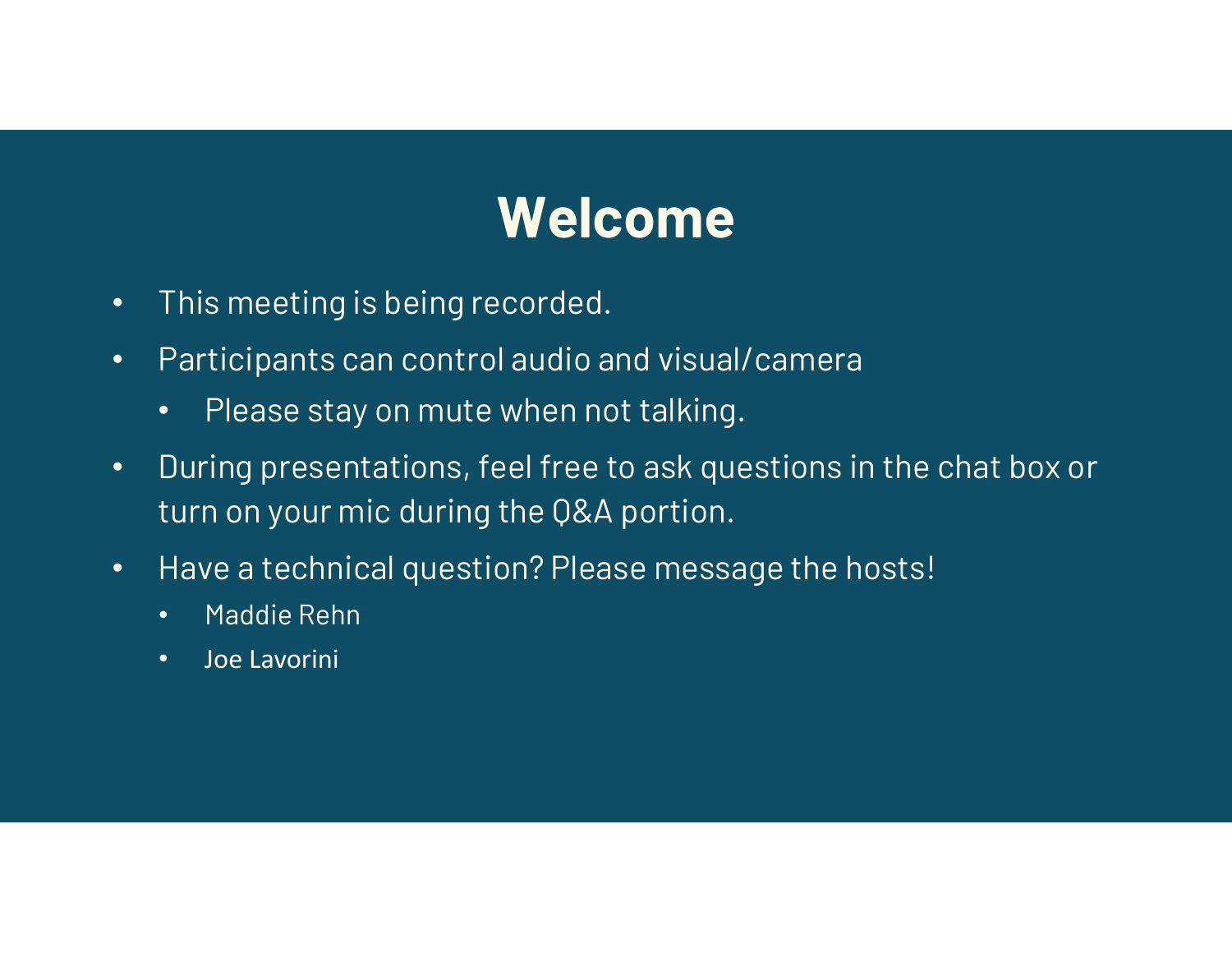# Thank you for joining the ORCA meeting!

#### **Who is the NFF?**

The National Forest Foundation (NFF), chartered by Congress, engages Americans in community-based and national programs that promote the health and public enjoyment of the 193-million-acre National Forest System.

We believe that communities should play a leading role in determining the future of our National Forests and Grasslands, so we focus our efforts on connecting these communities, and the people who comprise them, to the tools, knowledge, and funding to become active and devoted stewards of this incredible public estate. We encourage and support collaborative processes and strive to improve the relationships between communities and the Forest Service.

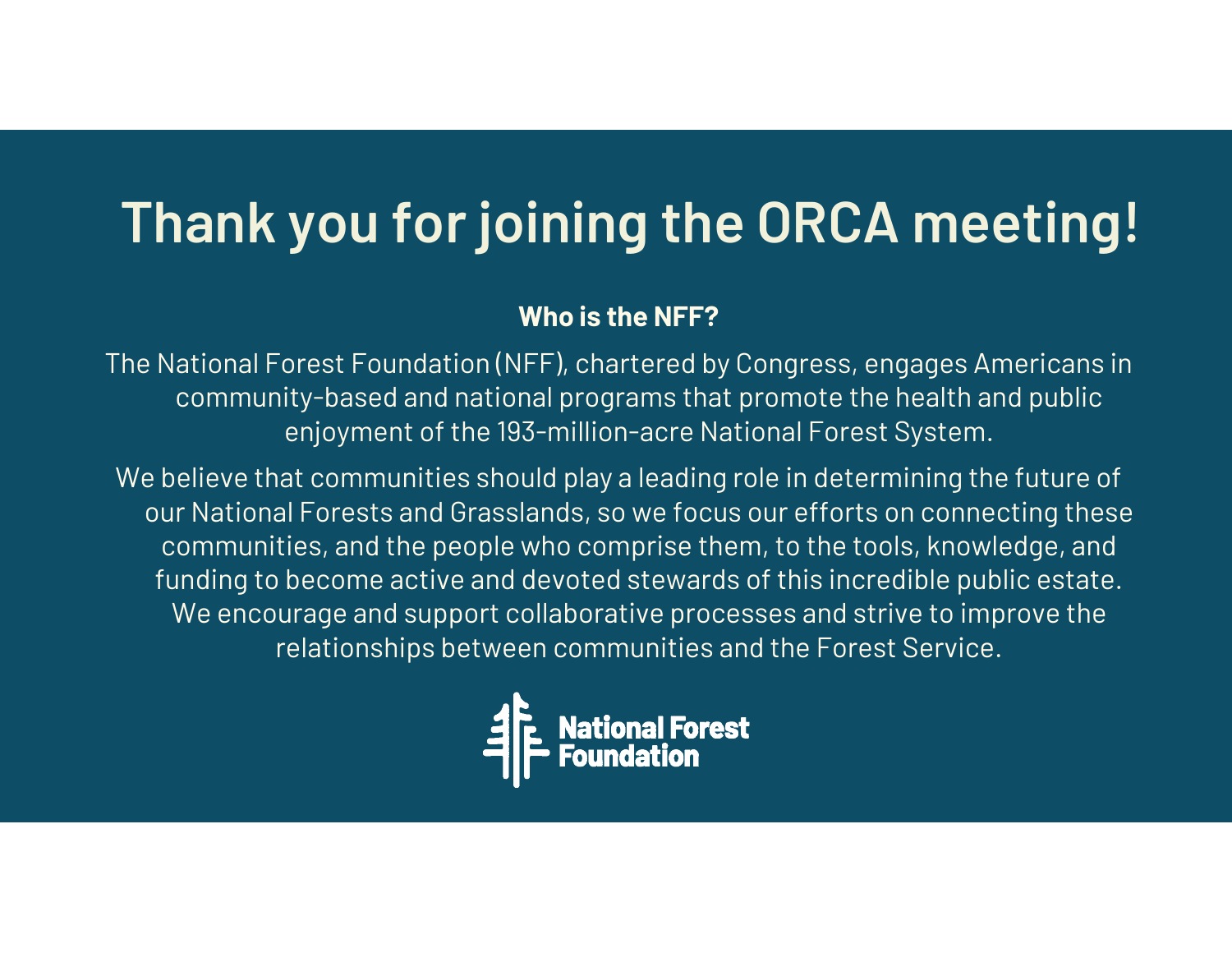## **Introductions**

- • Use the chat box to let us know who you are if you represent an organization, and where you are zooming in from.
- • **The ORCA Convening & Organizing Committee**
	- • Comprised of Ouray County, City of Ouray, Town of Ridgway, Gunnison County, Hinsdale County, Colorado Parks and Wildlife, the Ouray Ranger District of the Grand Mesa, Uncompahgre, and Gunnison National Forests, the Bureau of Land Management, the Uncompahgre Field Office, and the Uncompahgre Watershed Partnership, and the National Forest Foundation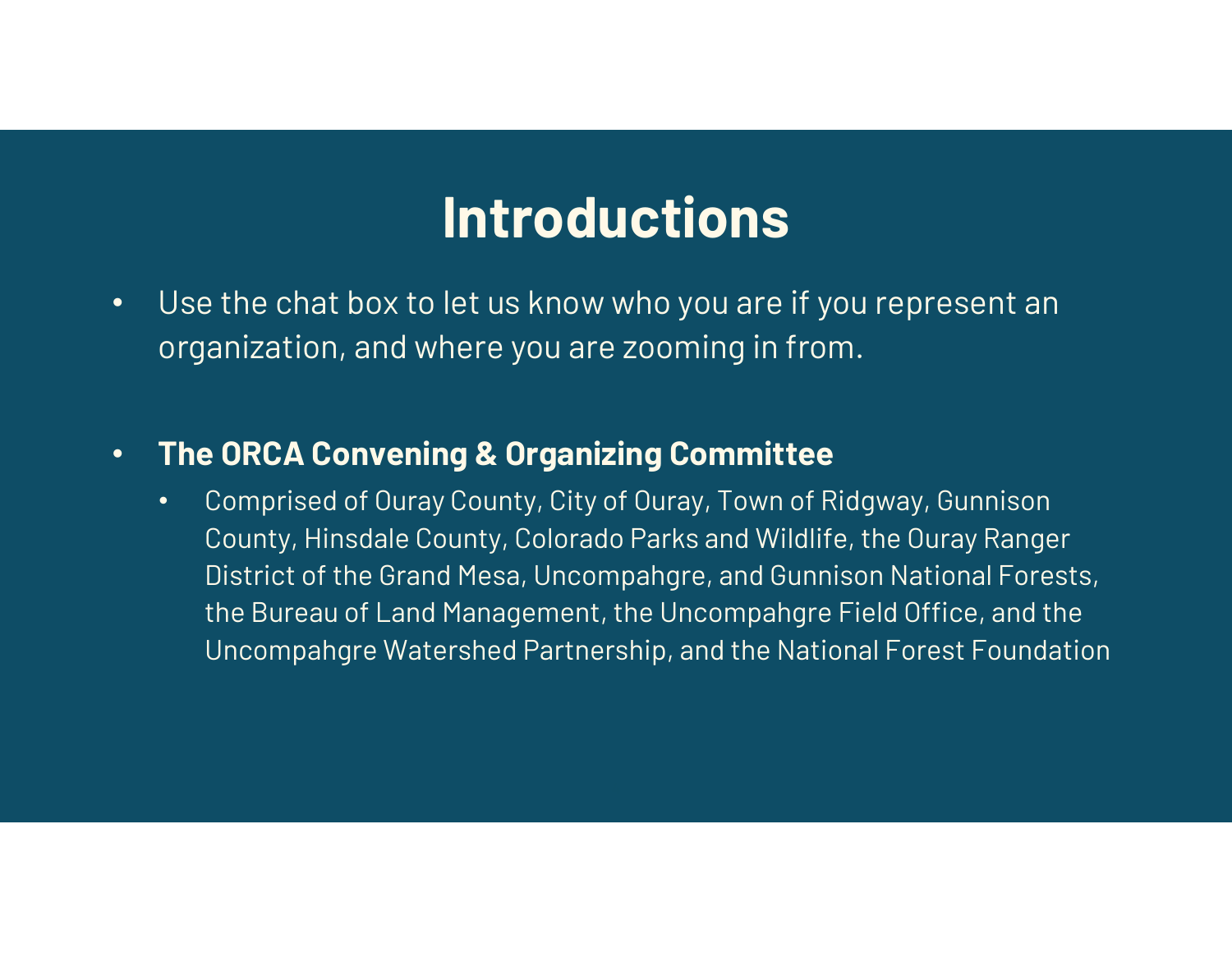# **AGENDA**

- 5:50 PM PRESENTATION #1 CHAFFEE COUNTY REC IN BALANCE WITH Q&A
- 6:20 PM PRESENTATION #2 GUNNISON COUNTY STOR COMMITTEE WITH Q&A
- 6:50 PM PRESENTATION #3 SAN LUIS VALLEY GREAT OUTDOORS WITH Q&A
- 7:20 PM OURAY COUNTY PROCESS UPDATE, NEXT STEPS & MEETING SCHEDULE
- 7:25 PM CLOSING REMARKS
- 7:30 PM ADJOURN